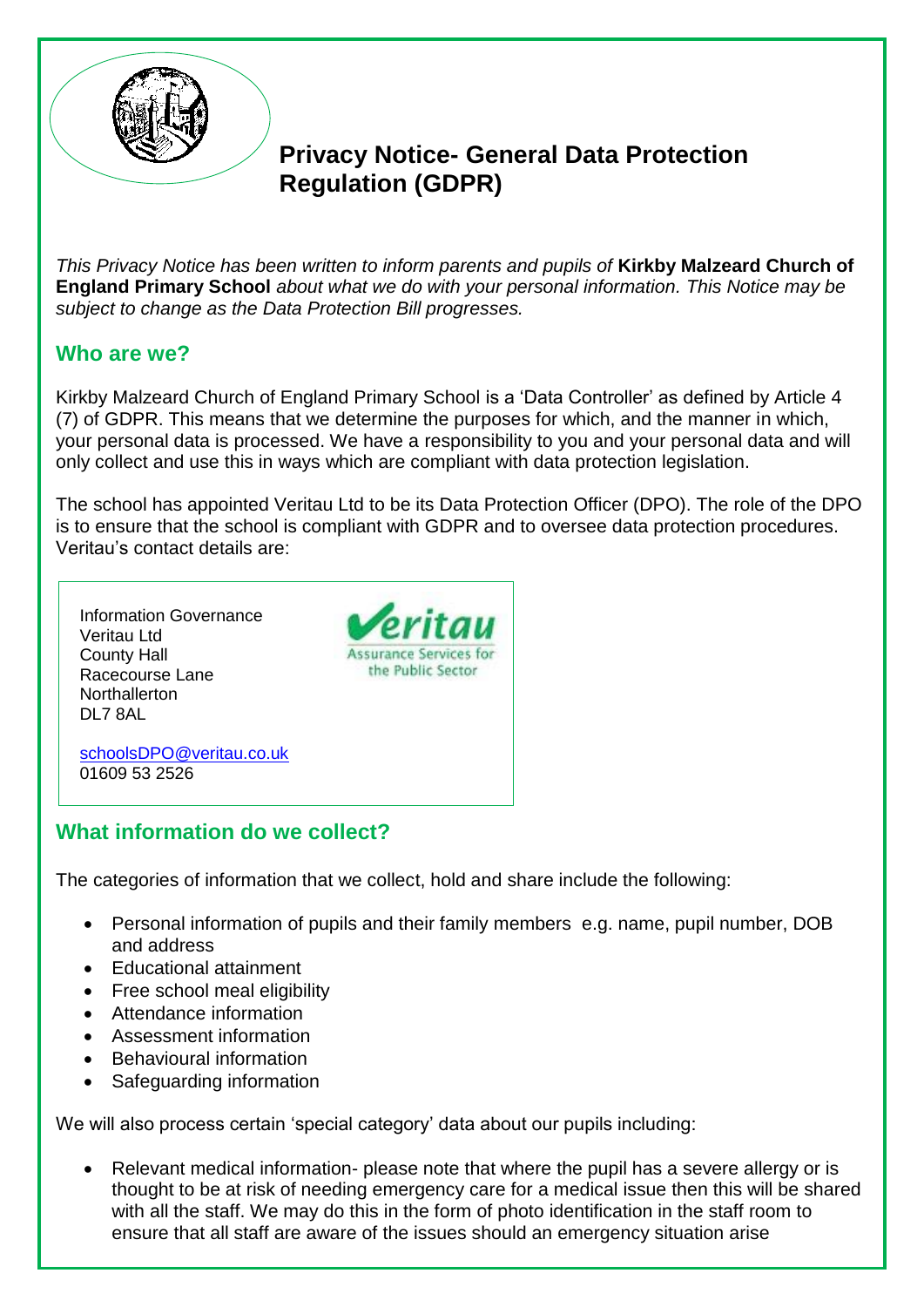- Special Educational Needs and Disabilities information
- Race, ethnicity and religion

### **Why do we collect your personal data?**

We use the information we collect:

- to support pupil learning
- to monitor and report on pupil progress
- to provide appropriate pastoral care
- to assess the quality of our services

Any personal data that we process about our pupils and parents is done so in accordance with Article 6 and Article 9 of GDPR:

Our legal basis for processing your personal data, in line with Article 6(1)(c) include:

- Education Act 1944,1996, 2002
- Education and Adoption Act 2016
- Education (Information About Individual Pupils)(England) Regulations 2013
- Education (Pupil Information) (England) Regulations 2005
- Education and Skills Act 2008
- Children Act 1989, 2004
- Children and Families Act 2014
- Equality Act 2010
- Education (Special Educational Needs) Regulations 2001

We also process information in accordance with Article 6(e) and Article 9(2)(g) as part of the official authority vested in us as Data Controller and for reasons of substantial public interest. Such processing, which is not mandatory but is considered to be in our pupils' interests, include:

- School trips
- Extra curricular activities

Whilst the majority of pupil information you provide to us is mandatory, some of it is provided to us on a voluntary basis. When we do process this additional information we will ensure that we ask for your consent to process this.

### **Who do we obtain your information from?**

Much of the information we process will be obtained directly from you (pupils and parents). We will also process information received from:

- Department for Education (DfE)
- North Yorkshire Education Authority
- Previous schools attended

#### **Who do we share your personal data with?**

We routinely share pupil information with:

- schools that the pupils attend after leaving us
- North Yorkshire Education Authority